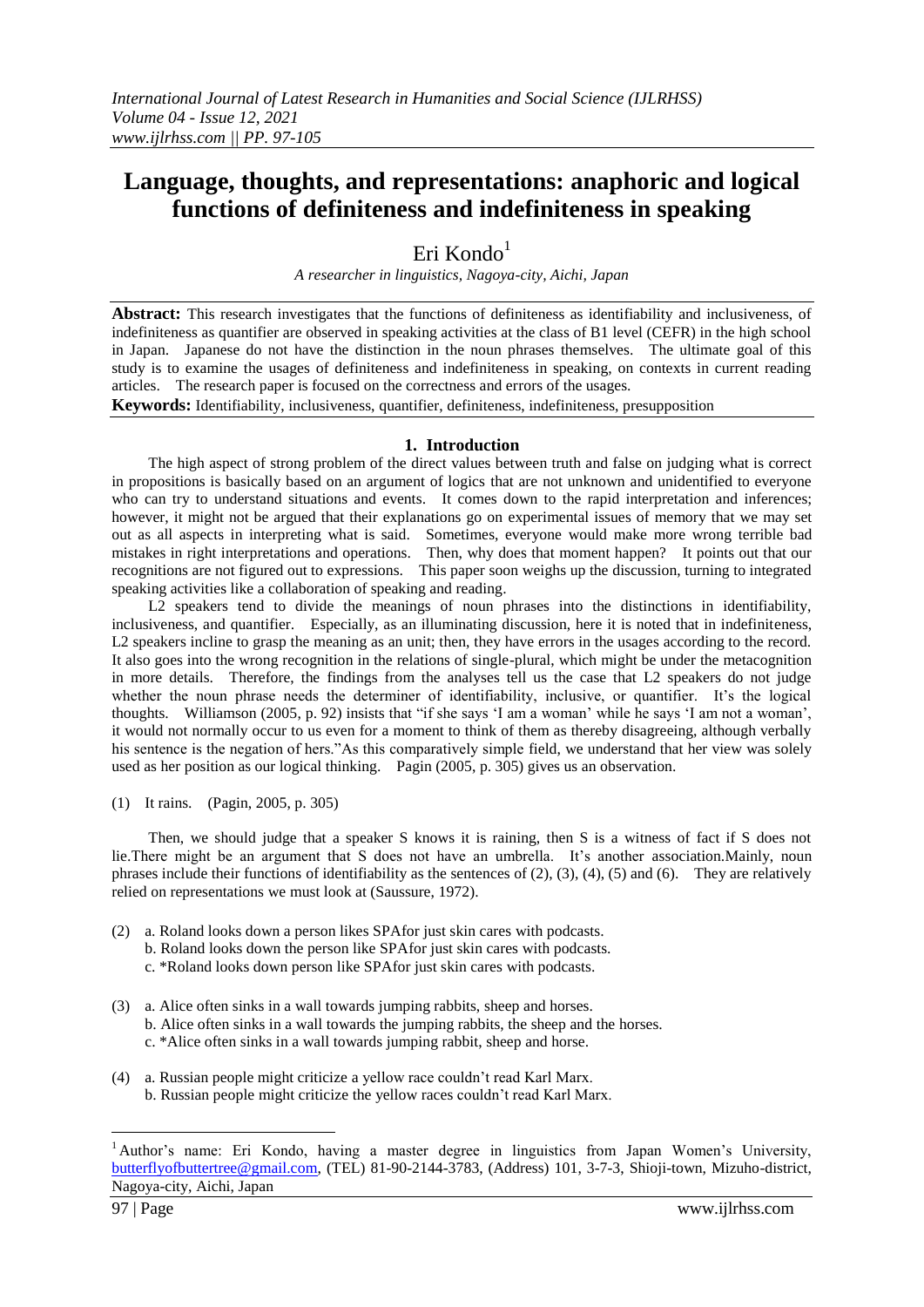*www.ijlrhss.com || PP. 97-105*

c. \*Russian people might criticize yellow race couldn"t read Karl Marx.

- (5) a. Remember a funeral grace pilot in an airplane would be crashed by the access of terrorists in Dubai. b. Remember the funeral grace pilot in an airplane would be crashed by the access of terrorists in Dubai. c. \*Remember funeral grace pilot in an airplane would be crashed by the access of terrorists in Dubai.
- (6) a. Keith applied to a department of service industries of Carnegie Melon University.
	- b. Keith applied to the department of service industries of Carnegie Melon University.
	- c. Keith applied to department of service industries of Carnegie Melon University.

On the basis of recognitions we have in minds, the determiners are added completely. Then, a question might rise as another side. What is an acquisition of a second language? It is not difficult to acquire the functions; however, we often make wrong mistakes in recognitions and logics. If doing so, we must rethink the relevant consideration in language acquisitions and teaching methods as pedagogical issues. The paper suggests that teachers should give instructions of functions of L2 language in classes. It's because, in speaking, we have two sides to teach the way of speaking to students and to learn something through speaking in classes. Then, as the latter course, this research is based on an investigation of how L2 learners attempt to use the words they might have already acquired.

This research observes that the language usages on definiteness and indefiniteness are based on the functions of identifiability, inclusiveness and quantifiers in interactions and that the correctness and error analyses show L1 influence in speaking and in reading contexts (Hawkins, 1978; Ellis & Barkhuizen 2005; Cook 2008). The fundamental topics of the subject cover how to learn and acquire L2 language in speaking.

The study of functions in language reveals that the actual utterances include a large amount of logical meanings semantically and pragmatically. Ellis & Barkhuizen (2005, p. 15) say that "one way to find out how learners acquire a second language (L2) is to study how they use it in production.' In addition, Cook (2008) describes that L2 leaners with L1 are completely imperfect in grammar and phonologies toward acquiring L2, on which they have two grammars. It means whether L2 speakers can recognize functions of the noun phrase in definiteness and indefiniteness in productions, or not.

On denoting, Griffiths & Cummins (2017, p. 7) indicate that "if expressions did not have denotations, language would not be of much use." The world we live in is constructed through the communication, based on references in the points that what we refer to and what we infer, which are visible or not.It means that language usages are supported on the views that we share the same dimension, based on the shared presupposition. If doing so, L2 learners can acquire the ability to infer the presupposition as linguistic logical systems in language usages. In addition, Jaszczolt (2005, p. 49) mentions that "propositions, units of meaning, are built up through composing meaning out of elements which exhibit intentionality." This is the philosophical question.

On definiteness, the meaning of articles as *the, a,*and*an* has been defined as an equal status (Lyons, 1999). Historically, the famous analyses have been based on the distinction in familiarity and identifiability, including shared knowledge; however, the function of anaphoric status as inclusiveness has been proposed. This research is relied on those previous analyses.

This paper is based on the theories of L2 acquisition and learning, with effective speaking activities. What is significant in language learning is still a new area because it needs to grow the abilities from the view of diversity. The necessary condition of reading is to catch right information rapidly (Nuttall, 1996). In listening, L2 listeners should learn the systems of phonemic structures (Cutler, 2015; Rost, 2016). In writing, L2 writers have the complexity in outputs to organize paragraphs (Byrnes &Manchón, 2014). Speaking has a feature of linear and interactive factors in relationships. This research is focused on the operation of speaking activities, which becomes a better evidence in real language usages to research functions.

The following sections contain the parts of this study. Section 2 deals with literature reviews that have slightly explained the functions of definiteness and indefiniteness, and the characteristic of speaking. Section 3 shows the methodology. Section 4 analyzes the data. Section 5 ends the paper.

### **2.1 The Functions of Definiteness**

### **2. Literature Review**

Russell (1905) assumes that denoting has complexities in defining objects and needs propositions and knowledge to anaphoric referents. For example, it is indicated that there is a distinction in *a man, all men*, and *the present King of England*. It apparently has each proposition and presupposition; however, it is dependent on a hypothesis. In the proposition of (7), we need the truth value. He says, "if this is true, I met some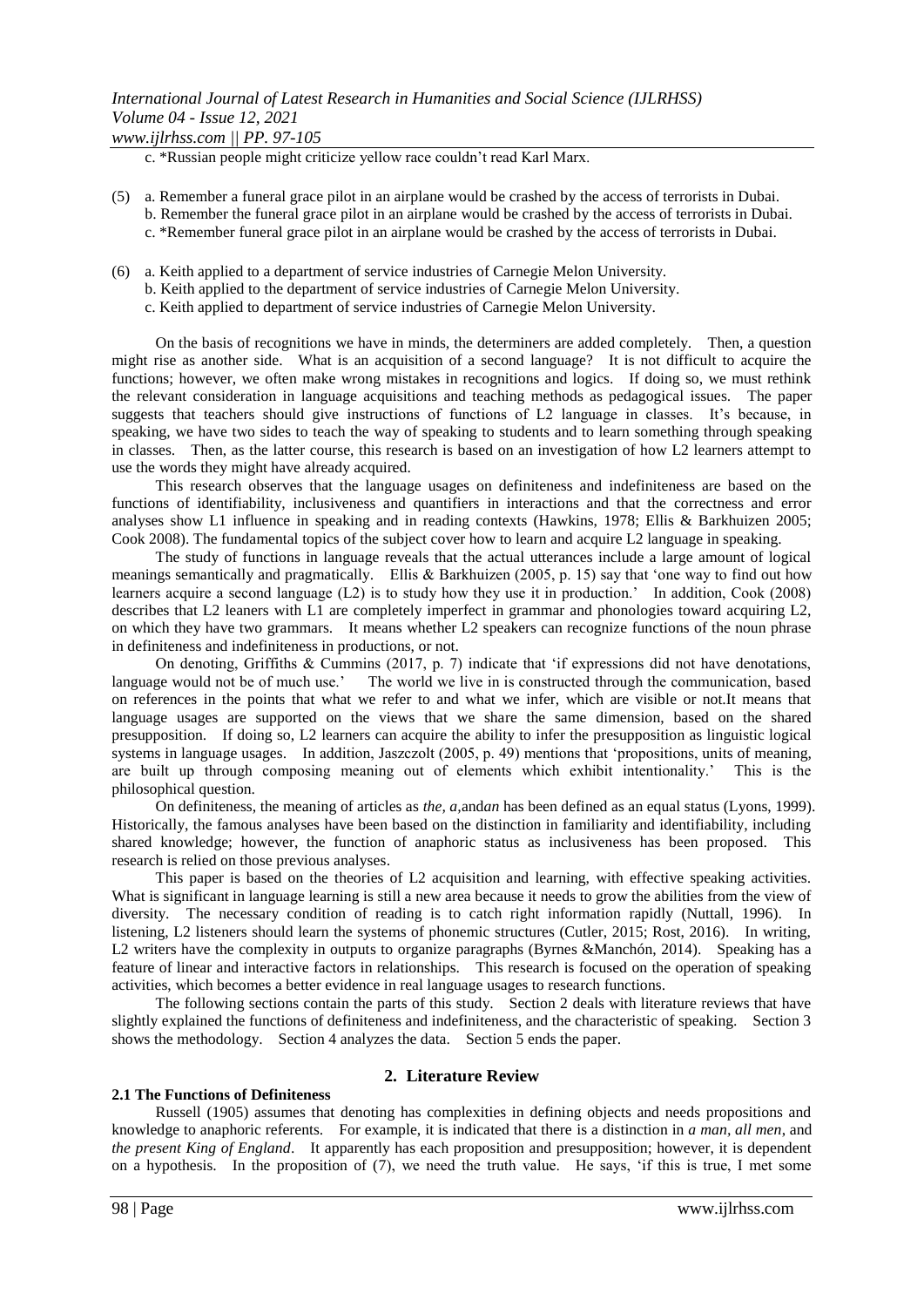### *www.ijlrhss.com || PP. 97-105*

definite man' (p. 481). Therefore, on assumption, he adds that 'there seems no reason to believe that we are ever acquainted with other people"s minds, seeing that these are not directly perceived" (p. 480).

(7) I met a man. (Russell, 1905, p. 481)

Strawson (1971) also represents that identifying referents is to identify a knowledge under a presupposition, saying that "everyone has knowledge of the existence of various particular things each of which he is able, in one sense or another, though not necessarily in every sense, to distinguish from all other things' (p. 87). It is the identifiability. Abbot (2010) indicates form Frege"s explanation that the noun phrases with definite articles have the presupposition of existing in real worlds or as knowledge.

Hawkins (1978) indicates that the referential meaning to define something as a meaningful one is one of factors of definiteness. In the sentence of (8), the function of definiteness is the identifiability and inclusiveness. In the sentence of (9), the usage of definiteness should be presupposed as knowledge of shared information, *the professor.* In sentence of (10), the article, *the,* seems to have a function of anaphoric reference. The functions are related with the familiarity of referents (Chesterman, 1999; Lyons, 1999). Lyon (1999) explains that the noun phrase with definiteness is easy to be reserved if the referent is visual, as the sentence of  $(11)$ .

| (8) Fred was discussing <i>an interesting book</i> in his class. |                        |
|------------------------------------------------------------------|------------------------|
| He is friendly with <i>the author</i> .                          | (Hawkins, 1978, p. 86) |

(9) Well, what happened to *the professor*, then? (Hawkins, 1978, p. 108)

- (10) Fred bought me *a bucket,* but *the bucket* had a hole in. Fred bought me *some buckets,* but *the buckets* had holes in. (Hawkins, 1978, p. 110)
- (11) Just give *the shelf*a quick wipe, will you, before I put this vase on it.(Lyons, 1999, p. 3)

Gundel, Hedberg,&Zacharski (1993) note that the hierarchy of anaphoric references. The noun phrases with the definite article, *the*, are defined as uniquely identifiable objects and the noun phrases with the indefinite, *a* or*an*, are defined as type identifiable ones. They add that other anaphoric references, as *it, this, that,* have functions of focus, activation and familiarity. Ariel (1996) also clears the relation between the anaphoric the references and the accessibility, which is based on the memory of speakers and addresses. With antecedents, the distinction would be clarified more. On the antecedents, Cornish (1999, p. 44) indicates that "the interpretation of the anaphor *it* is not *an apple,* since coreference, but rather *the apple which Joe ate the night before the time of utterance.*" It means that the interpretation happens in the speaker's mind. Moreover, it is relied on the context. That is, their analyses depend on the anaphoric usages on contexts.

(12) Joe ate *an apple* last night, but *it* was much too acid for his liking. (Cornish, 1999, p. 44)

Venhuizen et al. (2018) develop discourse structures with information structures and illustrate that opening the file in discourse, with presuppositions and anaphora, has the base of the given information, which refers to the accessibility to referents and the inference to what is said in discourse. That sense connects with the shared knowledge Hawkins says, and it is likely to limit the work to find the anaphoric antecedences in conversations. Levinson (2000, p. 5) points out the definition of presupposition that "what the speaker is thinking the hearer will think that the speaker is thinking." Sperber & Wilson (1995, p. 90) comment on the ability of inference that "a speaker who intends an utterance to be interpreted in a particular way must also expect the hearer to be able to supply a context which allows that an interpretation to be recovered."

Schiffrin (1994) observes that the identifiability continues in conversations. In the conversation of (13), the identifiability of *the top* has the antecedence; however, it has the topic continuity on this context [\(Givón,](https://www.google.co.jp/search?sa=X&hl=ja&biw=488&bih=219&tbm=bks&sxsrf=ACYBGNQ35sUED4ulKhUZRzBjoWEsvfiF2Q:1574740273345&tbm=bks&q=inauthor:%22Talmy+Giv%C3%B3n%22&ved=0ahUKEwiMo-zU_IbmAhVrIqYKHQeADV0Q9AgITDAD) 1983). That is, in the discourse, the accessibility to the discourse referent is maintained and the file of discourse is open. If doing so, the conversation keeps a constant coherency on this context.

(13) Ivee: That"s three- has three rooms on top of one another Right? Iver: hhhh You"re right!

That's the sign of an old Philadelphia, somebody [who=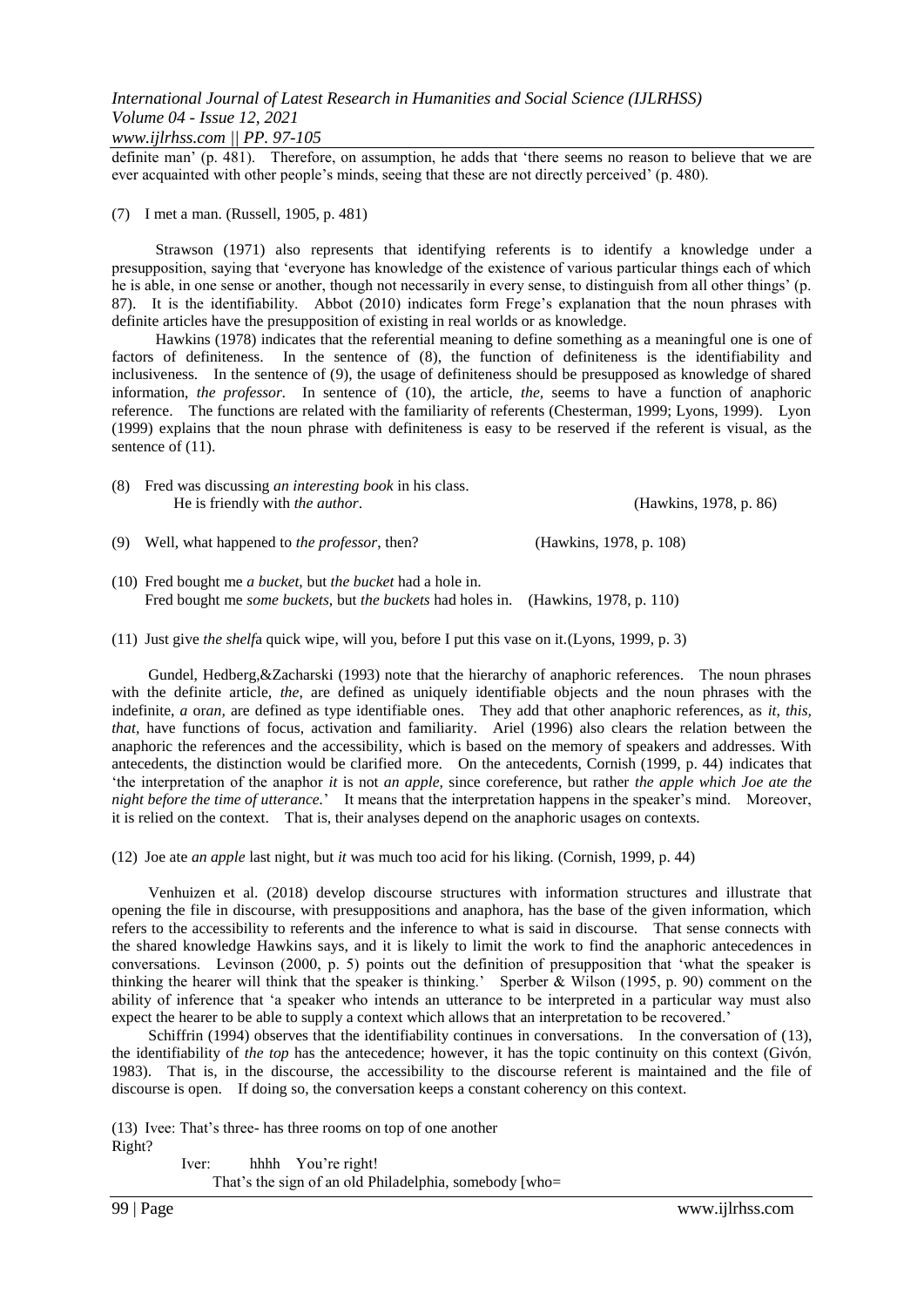|                                   | International Journal of Latest Research in Humanities and Social Science (IJLRHSS) |  |
|-----------------------------------|-------------------------------------------------------------------------------------|--|
| <i>Volume 04 - Issue 12, 2021</i> |                                                                                     |  |
| www.ijlrhss.com $   PP. 97-105$   |                                                                                     |  |

| [Yeh.                                                                    |
|--------------------------------------------------------------------------|
|                                                                          |
| [I like- I was in one.                                                   |
|                                                                          |
|                                                                          |
|                                                                          |
| Ivee: A girlfriend of mine, downtown somewhere.                          |
| She m-uh got married and she moved into one.                             |
| One room here and then it's one room on the second floor and one room on |
|                                                                          |
|                                                                          |
| (Schiffrin, 1994, p. 268)                                                |
|                                                                          |

### **2.2The Functions of Quantifier**

Noun phrases usually have the meaning of quantifier to count something, with determiners. Peter [&Westerståhl](https://www.google.co.jp/search?hl=ja&biw=488&bih=219&tbm=bks&sxsrf=ACYBGNRNwHQx7bj2nz8b76GAuVSWkRHoxQ:1574740522304&tbm=bks&q=inauthor:%22Dag+Westerst%C3%A5hl%22&sa=X&ved=0ahUKEwijzMfL_YbmAhWmF6YKHTe2BCwQ9AgIQzAC) (2006) clear the examples of determiners in Table 3. At this point of view, the definiteness and indefiniteness have a function in counting some. Levinson (2000, p. 92) also indicates that "the semantic representation of *a* is simply the existential quantifier.' The argument does not have an agreement with the statement of Lyons (1999), on which the functions of definiteness and indefiniteness are equal.

| <b>Table 3: Determiners</b>                                                                          |  |
|------------------------------------------------------------------------------------------------------|--|
| <b>Examples of determiners</b>                                                                       |  |
| some / $a$ / all / every / no / several / most / neither / the / both / this / these / my / John's / |  |
| many / few / enough / a few / a dozen / ten                                                          |  |

Sudo (2016) explains the relation between *some* and *all* in questions. That is, he says that the scope is obviously limited or should be limited in the presupposition of the usages in interactions. This counting feature and the function of determiners are taken into account in the later analysis. We also investigate functions of single and plural in *a* and *the*in the following analyses.

### **2.3Speaking**

Many researchers have investigated the way of that language learners acquire language correctly and indicated that more communicative activities seemed to develop the language abilities (Long, 2015; Ellis et al., 2020). Surely communicative attitudes to speak English have been grown for a decade. However, according to Hughes (2013), in speaking, it is obvious that the feature of speaking is linear and to teach speaking is complicated in both sides of teaching of the way or attitudes of speaking as discourse markers, and teaching some on contexts through speaking. In speaking, it is meaningful to examine how the grammar is built, which is also observed in the field of discourse and conversational analyses. It does not mean the syntactic knowledge through grammar drills.

Furthermore, the collateral argument with it is that speaking is often assessed in a topic development as a coherency and relevancy; therefore, in speaking, what is conveyed as the topic of speakers should have an enormous impact on contexts for constructing conversations. Thus, this research is focused on the usage of noun phrases semantically although verbs include several meanings. The noun phrases have effective meanings semantically and functionally on contexts. The aim of this study is that the attitude in speaking is represented on contexts and the grammar in speaking is examined, which is focused on the definite articles and anaphoric references.

Gass&Selinker(2008) indicate that researches must be done how the second language should be learned and how the second language is not learned in language learning and teaching, although the capacity exists, which does not mean a considerable amount of knowledge on grammar, but there are constraints in learning and acquisition of languages on contexts of communication and language usages. It does not refer to the stage of focus on form of target language in learning (Doughy & Williams, 1998), but rather relates with the side that language learners have the cognitive awareness in production (Skehan, 1998). The cognitive recognition is important. This study is focused on the distribution of definiteness and definiteness and explores that the awareness of L2 speakers influences on language usages in speaking.

### **2.4Research questions**

This research answers these questions: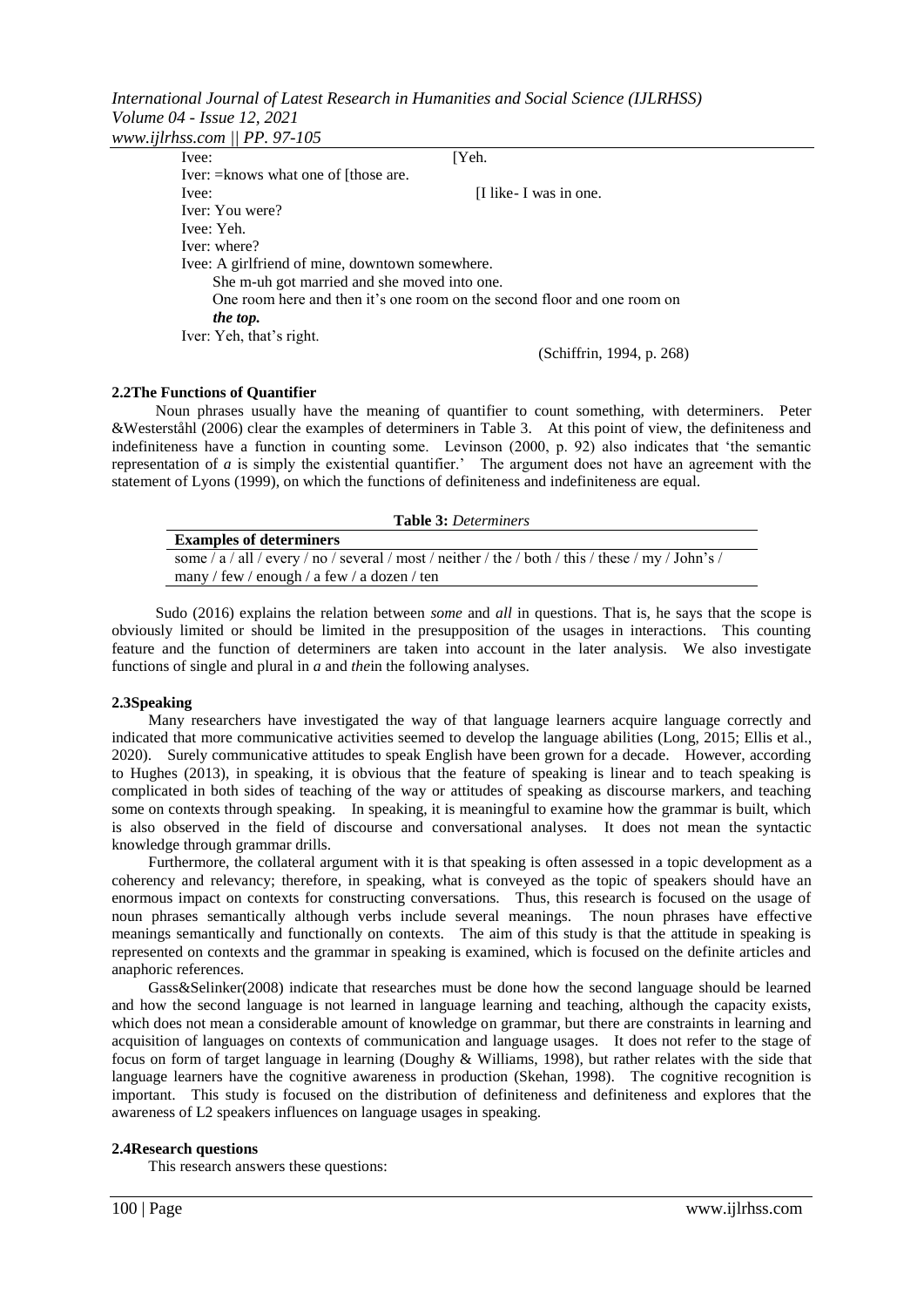- a. Do L2 speakers have the functions of identifiability, inclusiveness and quantifier of definiteness and indefiniteness in speaking?
- b. Do L2 speakers use the functions of definiteness and indefiniteness correctly?

## **3. Research Method**

### **3.1 Participants and Materials**

A class of 19 students (4 boys, 15 girls) from the third grade in a public high school in Aichi in Japan participated in the study. The English proficiency level is nearly B1 (CEFR). They are good at English and the class has a special curriculum in English. Ordinally they are learning English positively, to read simple English novels and take part in lessons of native English speakers.

### **3.2 Reading Articles and Questions for Speaking**

For speaking, students are given news current reading articles, prepared through CNN, which has about 200 words. The teacher makes them to read the current articles, which takes 15 minute to complete it. Then the teacher gives a lecture on the topic through English, which takes 10 minutes. Moreover, the teacher asks questions on the reading articles. The students answer the questions and exchange their opinions toward the current articles with classmates. It almost takes 45 to 50 minutes to complete the speaking activity to read and speak. Table 1 and 2 show the detail of the title of current reading articles and questions for speaking activities.

| Table 1: Speaking Activity 1 |  |
|------------------------------|--|
|------------------------------|--|

| The article | Britain's young royals open up about mental health (190 words)       |
|-------------|----------------------------------------------------------------------|
| Ouestion    | What is a good thing for keeping mental health and mental wellbeing? |
|             |                                                                      |

| <b>Table 2:</b> Speaking Activity 2 |  |  |
|-------------------------------------|--|--|
|                                     |  |  |

| The article | President Trump's first 100 days on the global stage (183 words) |
|-------------|------------------------------------------------------------------|
| Ouestion    | What will vou do as the President during the first 100 days?     |

## **4. Analysis**

### **4.1 Identifiability and Inclusiveness**

In the speaking activity 1, the current reading article is on the wellbeing that family and friends should share their problems openly, in which the topic is on having a baby and death of family. In the utterance of (14), the student accesses the information, using the definite article, *the*. The noun phrases, *the problems* and *the problem*, are apparently identifiable and inclusiveness. Moreover, the inclusive function in *the problem*, has the scope of meaning on the context. On the speaking interaction of that context, the usages are permitted. The antecedents indicate other nouns in the reading articles. The identifiability is not ambiguous.

### (14) Student 1:

I think sharing *the problems* with my friends, or family is good for mental health. We can be happy by talking with people, and if I share *the problem*.

On the other hand, in the utterance of (15), the student catches the meaning, *problems*. Semantically, it explores the scope of general meanings of the noun. That is, the meaning may include other problems that mean school problems, learning problems, and sleeping problems, which are not on that reading context. The usage of indefiniteness is not identifiable. On the view of quantifier, the students do not have other options as *all, some,* and *no,* in order to use the plural noun phrase, *problems*. Although the concept may be a little abstract, the research observes that the students have the ability to divide noun phrases into definite and indefinite meanings. Logically, the utterances of (14) and (15) have different presupposition on those contexts. The definition of *the problems* and *the problem* presuppose that there are problems to have a child, cure stresses and share worries with friends and family according to the reading articles. Here the presupposition is given to all of the students. Therefore, they are naturally identifiable. On the other hand, in general, *problems*include several meanings semantically, which also means to have a headache and call at night.

### (15) Student 2:

I agree with Lady Gaga"s idea. People who are weak or unhealthy mentally tend to try to solve *problems* by themselves, then it makes them unhealthy. So they should open their mind to others.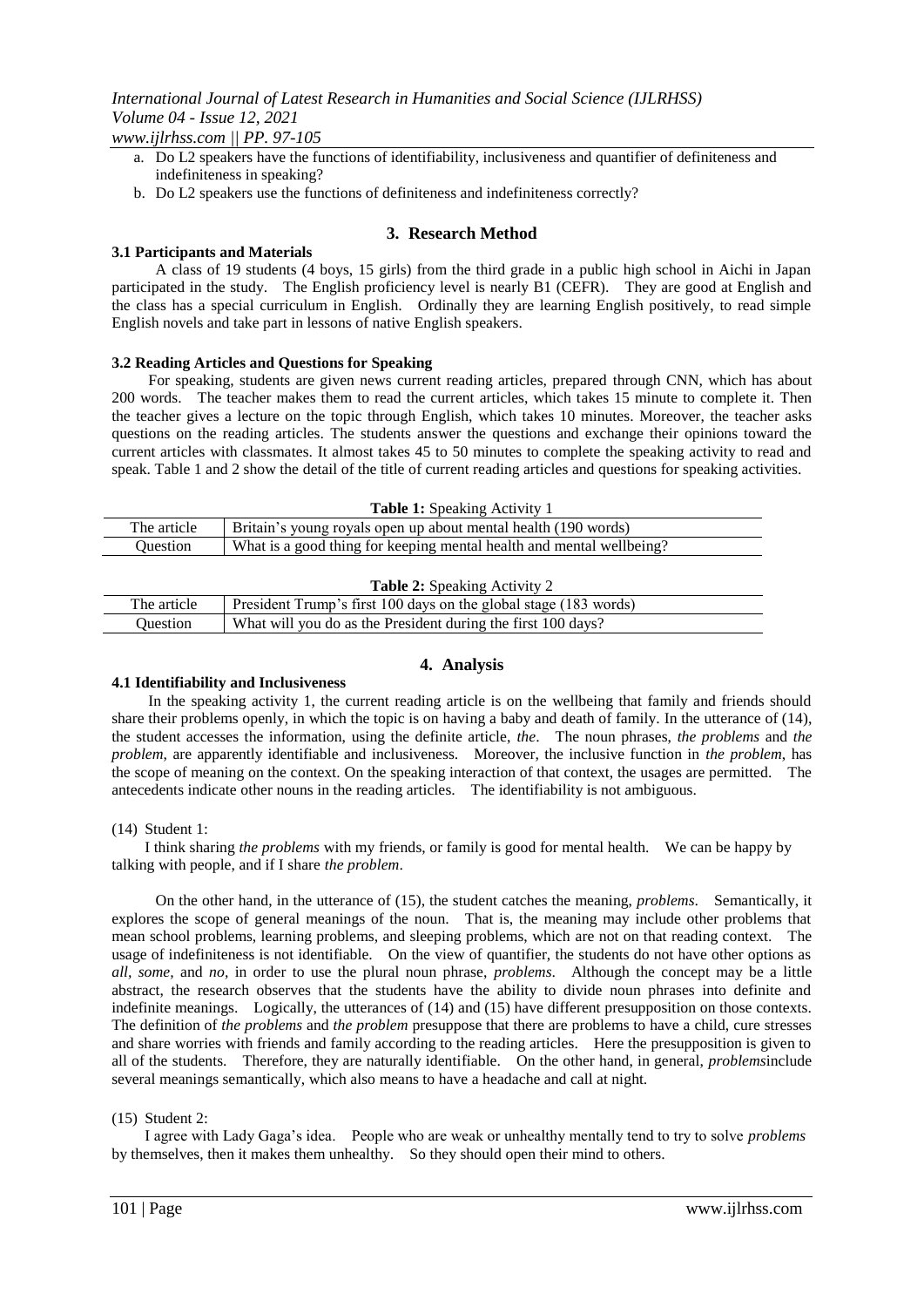# *www.ijlrhss.com || PP. 97-105*

In the speaking activity 2, in the utterance of (16), the student refers to the Trump's plan of tax at the term, with the definite article, *the*, which is identifiable. Contrary to that, in the utterance of (17), the student suddenly gives the opinion; therefore, it does not need the definite article in *educational plans* that Trump does not take according to the current reading article of CNN. In the utterance of (18), the student uses the definite article in the function of inclusiveness to the antecedent in the same sentence although the noun phrase, child, has an error in indefiniteness, *a*.

### (16) Student 3:

I will decrease *consumption tax* during *the first 100 days*.

(17) Student 4:

I"ll take *educational plans*. Because I want many children to study more.

(18) Student 5:

I will reduce child on *the waiting list* for daycare.

#### **4.2 Errors**

Japanese have no distinctions in definiteness; therefore, the L2 speakers tend to omit the forms and functions in L2 productions and L2 performances as speaking and writing. Usually the noun phrases in Japanese presuppose the counting as quantifier. In addition, the noun phrases are steered into the ellipsis syntactically. Here, the error analysis is the stage of L1 influence on that sense.

In the speaking activity 1, in the utterance of (19), the student does not add the definiteness or indefiniteness to the noun phrase, *favorite activity,* as *a favorite activity, favorite activities* or *the favorite activity*. Apparently, it should be displaced into the plural nouns as *activities.* In the utterance of (20), the student does not use the article, *a,* as *a good thing*. Here, the meanings of the noun phrases are defined as concepts in the speaking. Therefore, it is likely to say that the students grasp the meaning as the unit. Or it is likely to say that the noun phrases do not have functions on those contexts.

(19) Student 6:

To do favorite things. For example, in my case, I like go shopping with my mother, so by doing that, stress will decrease. So I think doing *favorite activity* is good.

### (20) Student 7:

I think that doing anything is *good thing* for keeping mental health. I absorbed in anything so I can feel change.

Similarly, in the speaking activity 2, in the sentence of  $(21)$ , the student does not change the noun into plurals as *policies* and *immigrants*; however, they are antecedents of *them.*Contrary to (21), in the sentence of (22), the usage as unit, *poverty*, is correct. These ideas to the question in the speaking activity 2 were quickly extracted.

#### (21) Student 8:

I arrange *policy* about *immigrant.* America is suffering from *them.*

#### (22) Student 9:

I will improve *poverty.*

### **4.3 Investigation of the Research Questions**

The qualitative study was designed to research the usages of definiteness and indefiniteness in speaking. On the basis of the analysis, the research questions are investigated. The first question that L2 speakers have the functions of identifiability, inclusiveness and quantifier of definiteness and indefiniteness in speaking. The usages in the functions of identifiability, inclusiveness and quantifier are observed on contexts; therefore, it can be concluded that the first hypothesis is accepted. In addition, the second question is that L2 speakers use the functions of definiteness and indefiniteness correctly. In fact, the students tend to miss the usages in functions of the counting and unit as concepts of nouns. Therefore, the second question is rejected. Apparently, the reason is based on L1 influences in L2 acquisition.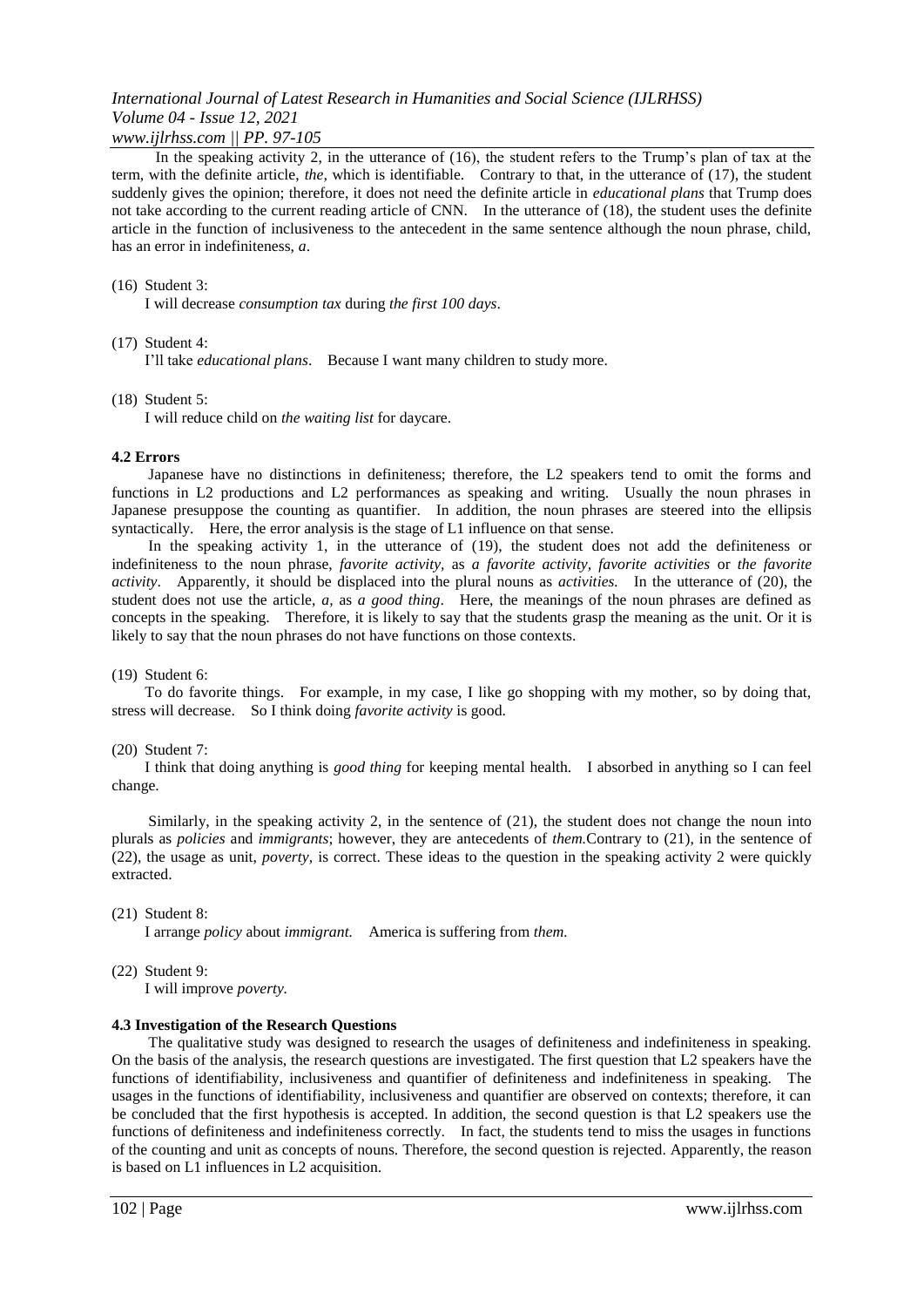### **4.4 Discussion**

This research to analyze the functions in speaking was carried on the previous sections. L2 speakers use the definiteness and indefiniteness in the functions of identification, accessibility, and quantifier on reading contexts or their own speaking contexts. At the same time, errors happen, especially in identification or quantifier, which is also on single-plural. The finding of this study supports to the view that definiteness and indefiniteness have the functions in interactions and on contexts. These results may seem to support the idea of interlanguage. Selinker (1972, p. 212) defines that "the crucial assumption we are making here is that those adults who succeed in learning a second language so that they achieve native-speaker competence has somehow reactivated the latent language structure." Apparently, some of the students fail to acquire the definiteness and indefiniteness correctly. Moreover, on bilingualism Green (2000) signifies that in outputs, there are L1 input and L2 input in words. It is supposed that the errors this study researched show these processes to acquire L2 in language learning.

The functions of identifiability and inclusiveness suggest that speakers have the cognitive ability to retrieve the memories and define them as old information on given contexts. If the identifiability is one of the functions of definiteness, the usages of definiteness need contexts, as reading articles or shared settings, on the case that the definiteness may not have the antecedent. Moreover, when the inclusiveness is used as a function of definiteness, the interpretation should be appropriate semantically and pragmatically. Finally, if the counting function is weak for Japanese, and if it is strong in English, the language learning takes in the instruction for acquiring the meaning of counting, like *many, all, every, some*, and *a few* of quantifiers.

Nation (2001) and Kreidler (2014) mention language learners have the receptive and productive words. In reality, the receptive words are able to be understood in reading and listening, and the productive words are able to be used appropriately in speaking and writing. In language learning, we have a tendency to focus on the receptive words and how much we memorize them. This research indicated that definiteness and indefiniteness have meanings as functions; therefore, they should be taught in speaking for advancing productive words.

The purpose of the present study was to research the functions of definiteness and indefiniteness in speaking activities. From the functional views in language, the ability to identify some means the inference structure on logical propositions. It may tell us the power of words semantically. In addition, it has an aspect of skills in interactions, to maintain and explore the topics with the noun phrases. The findings of this research on errors also reveal too strong L1 influences in L2 acquisition. On pedagogical points, the study on how these errors are corrected on teaching contexts should be done.

### **5. Implications**

#### **5.1 Implications**

Teaching speaking is to teach what to say and how to say. This study proposes two views. Teachers should portion their instructions into the ways and attitudes of speaking, and contents with contexts in reading, which is also defined as discussion. First, the textbook Pelteret (2012) has written, shows the functions of speaking itself, which is limited in interruptions and clarification. The expressions have sentences, as *actually, can I just say*, and *no, what I mean is*, for keeping the interactions well in conversations. For example, if the students understand the meaning of *the problems*, in the utterance (7), they might say, *sorry, you were saying the problems*, using the function of interruptions in speaking, for maintaining the interactions. Next, Lyster (2018) gives an insight on content-based instructions. Having the functions on contexts, the language should be learned in those real contexts. Teachers should acquire the ability to do aural feedbacks to students in classes.

#### **5.2Limitations of the Study**

The present study has limitations of amounts on data. More enormous amounts of data should reveal the functions of definiteness, indefiniteness and anaphoric references. This research has some aspects on functions on learning in speaking. The sides have further possibilities to be investigated. Especially, on definiteness and indefiniteness, quantifiers and existential meanings are included at the same time. That is, it means that speakers recognize the existence and quantity toward referents, where there are complicated implications. When the anaphoric meanings are appropriately acquired, the language learners may succeed in language learning.

#### **5.3 Conclusions**

In this paper, definiteness and indefiniteness have been investigated and the language usages in speaking have been analyzed on the side of the functions of language. In conversations, it is necessary to infer what speakers refer to and what hearers interpret. Interestingly, the language includes such a function. Just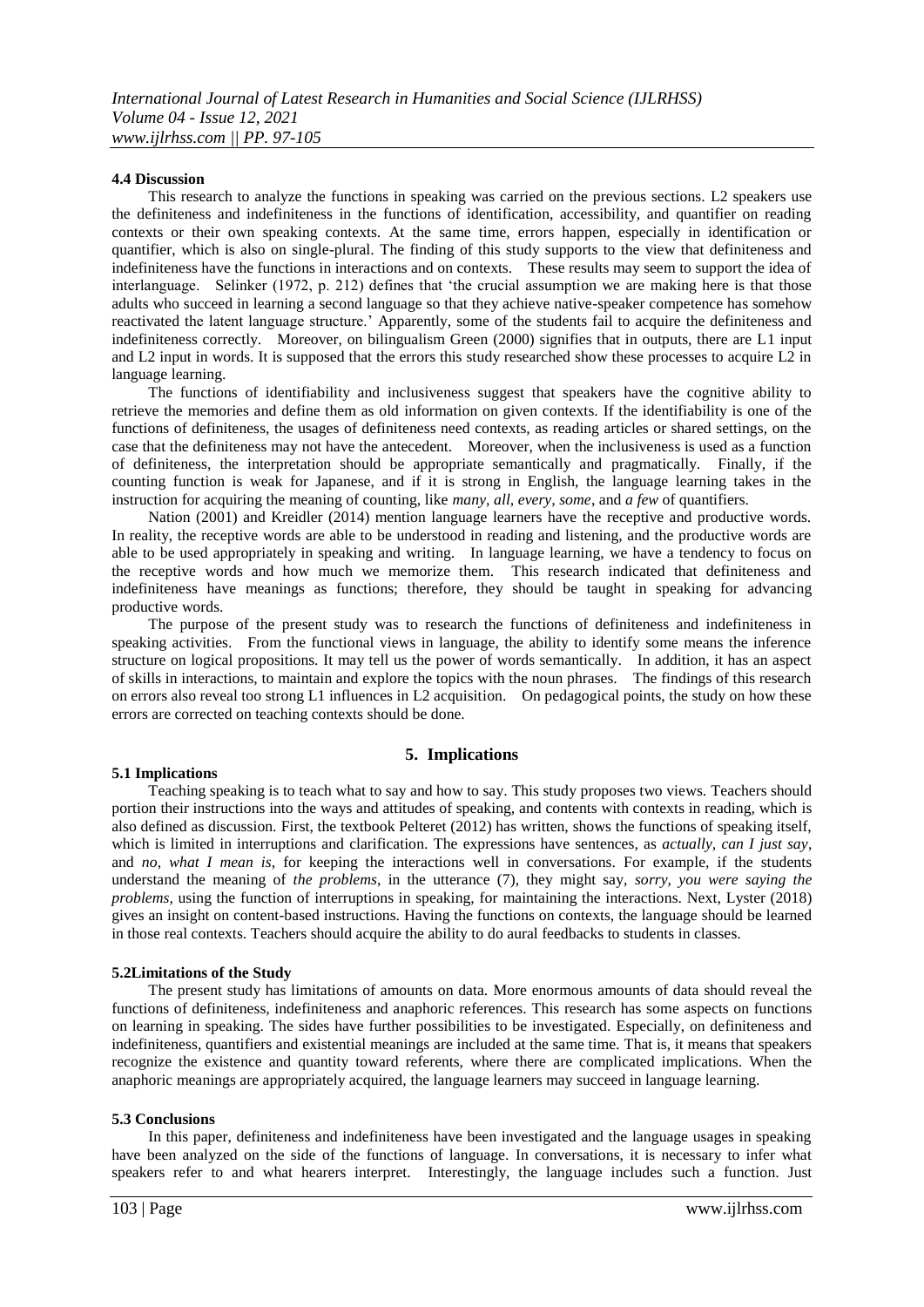# *www.ijlrhss.com || PP. 97-105*

memorizing difficult vocabularies is not language learning, but acquiring language functions is significant in productions. Identifying and counting referents rapidly in interactions also are important.

This study was an attempt to explore the implementation of integrated speaking activities in reading contexts. In teaching a second language, teachers should think how to teach speaking properly, then contexts should be obviously considered. In addition, it apparently reveals L1 influences in L2 learning. The issue of that is still remained. However, the challenge to go through it should be continued in classes.

### **REFERENCES**

- [1]. Abbot, B. (2013). Reference. Oxford: Oxford University Press.
- [2]. Ariel, M. (1994). Interpreting anaphoric expressions: a cognitive versus a pragmatic approach. *Journal of Linguistics*, 30, 3-42.
- [3]. Byrnes, H., &Manchón, R. (2014). Task-based language learning- insights from and for L2 writing. Amsterdam: John Benjamins Publishing Company.
- [4]. Chesterman, A. (1991). On definiteness: a study with special reference to English and Finnish. Cambridge: Cambridge University Press.
- [5]. Cook, V. (2008). Multi-competence: black hole or wormhole for second language acquisition research? In Han, Z. (Eds.), *Understanding second language process*. (pp. 16-26). Clevedon: Multilingual.
- [6]. Cornish, F. (1999). Anaphora, discourse, and understanding: evidence from English and French. Oxford: Clarendon Press.
- [7]. Cutler, A. (2015). Native listening: language experience and the recognition of spoken words. Cambridge: The MIT Press.
- [8]. Doughty, C., & William, J. (1998). Focus on form in classroom second language acquisition. Cambridge: Cambridge University Press.
- [9]. Ellis, R., & Barkhuizen, G. (2005). Analysing learner language. Oxford: Oxford University.
- [10]. Ellis, R., et al. (2020). Task-based language teaching: theory and practice. Cambridge: Cambridge University Press.
- [11]. Gass, S. M., &Selinker, L. (1994). Second language acquisition: an introductory course. New York and London: Routledge.
- [12]. [Givón,](https://www.google.co.jp/search?sa=X&hl=ja&biw=488&bih=219&tbm=bks&sxsrf=ACYBGNQ35sUED4ulKhUZRzBjoWEsvfiF2Q:1574740273345&tbm=bks&q=inauthor:%22Talmy+Giv%C3%B3n%22&ved=0ahUKEwiMo-zU_IbmAhVrIqYKHQeADV0Q9AgITDAD) T. (1983). Topic continuity in discourse: a quantitative cross-language study. Amsterdam: John Benjamins Publishing Company.
- [13]. Green, D. (2000). Control, activation, and resource: a framework and a model for the control of speech in bilinguals. In Wei, L. (Eds.). *Bilingualism*. (pp. 371-83). London and New York: Routledge.
- [14]. Griffiths, P., & Cummins, C. (2017). An introduction to English semantics and pragmatics. Edinburgh: Edinburgh University Press.
- [15]. Gundel, J., Hedberg, N., &Zacharski, R. (1993). Cognitive status and the form of referring expressions in discourse. *Language*, 69, 274-307.
- [16]. Hawkins, J. (1978). Definiteness and indefiniteness: a study in reference and grammaticality prediction. London and New York: Routledge
- [17]. Hughes, R. (2013). Teaching and researching speaking. London and New York: Routledge.
- [18]. Jaszczolt, K. (2005). Default semantics: foundations of a compositional theory of acts of communication. Oxford: Oxford University Press
- [19]. Kreidler, C. (2014). Introducing English semantics. London and New York: Routledge.
- [20]. Levinson, C. (2000). Presumptive meanings: the theory of generalized conversational implicature. Cambridge: The MIT Press.
- [21]. Long, M. (2015). Second language acquisition and task-based language teaching. Oxford: Wiley Blackwell.
- [22]. Lyons, C. (1999). Definiteness. Cambridge: Cambridge University Press.
- [23]. Lyster, R. (2018). Content-based language teaching. New York and London: Routledge.
- [24]. Nation, I. (2001). Learning vocabulary in another language. Cambridge: Cambridge University Press.
- [25]. Nuttal, C. (1996). Teaching reading skills in a foreign language. Oxford: Macmillan.
- [26]. Pagin, P. (2005). Compositionality and context. In Gerhard Preyer and Geoge Peter. Contextualism in philosophy: knowledge, meaning, and truth. (pp. 303-348). Oxford: Oxford University Press.
- [27]. Pelteret, C. (2012). Speaking. London: Collins.
- [28]. Peter, S. [&Westerståhl,](https://www.google.co.jp/search?hl=ja&biw=488&bih=219&tbm=bks&sxsrf=ACYBGNRNwHQx7bj2nz8b76GAuVSWkRHoxQ:1574740522304&tbm=bks&q=inauthor:%22Dag+Westerst%C3%A5hl%22&sa=X&ved=0ahUKEwijzMfL_YbmAhWmF6YKHTe2BCwQ9AgIQzAC) D. (2006). Quantifiers in language and logic. Oxford: Oxford University Press.
- [29]. Russell. (1905). On denoting. *Mind*, 14, 479-93.
- [30]. Rost, M. (2016). Teaching and researching listening. New York and London: Routledge.
- [31]. Saussure, F. (1972). Course in general linguistics. London: Duckworth.
- [32]. Schiffrin, D. (1994). Approaches to discourse. Oxford: Blackwell.